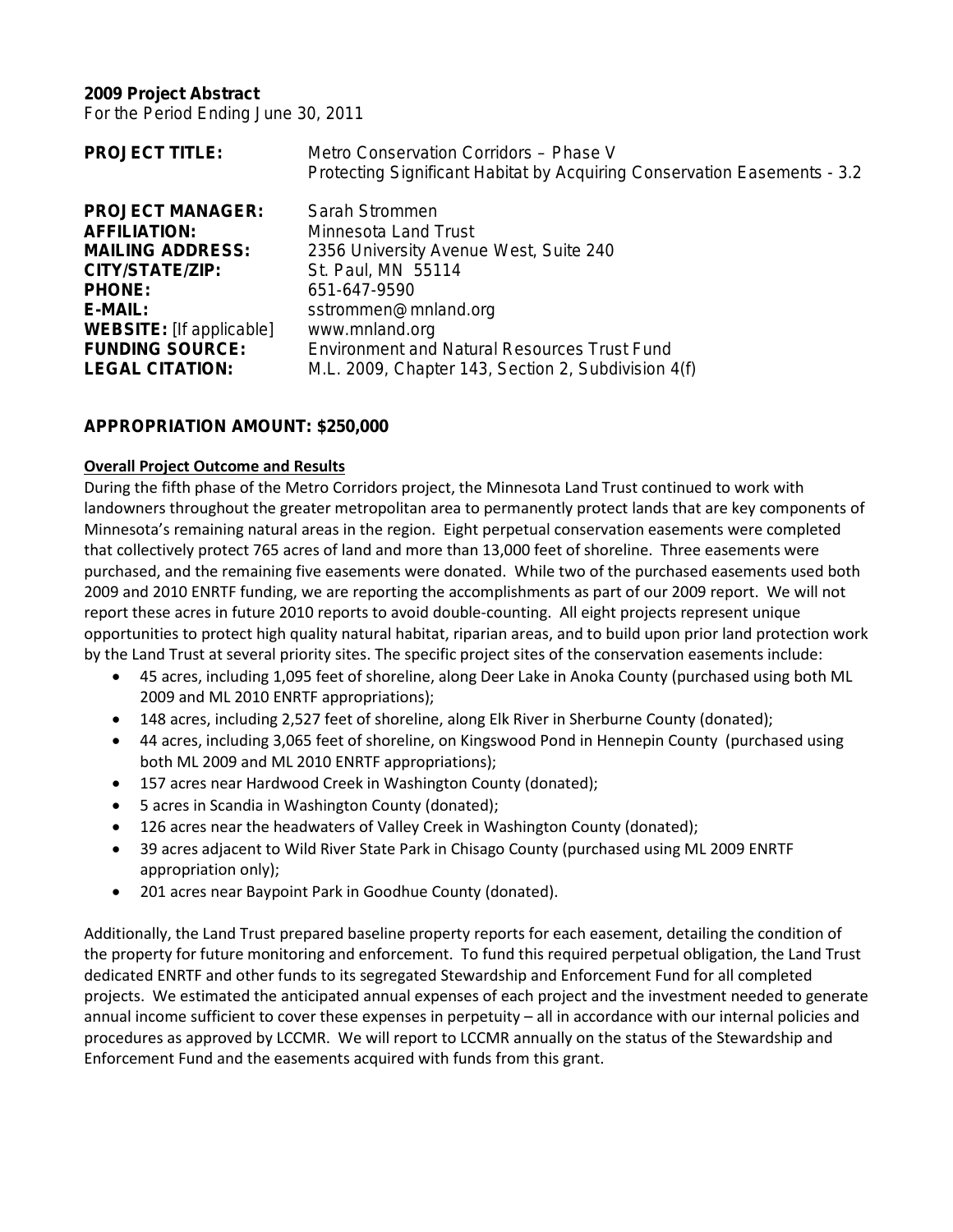Values are known for only five of the eight easements acquired, and this value totals \$854,500, with a known donated value of \$413,500. The cost to the State of Minnesota to complete these projects was just over \$326 per acre.

Cumulatively, across phases I-V of the Metro Corridors program, the Land Trust has protected 3,298 acres of critical habitat and more than 75,000 feet of shoreline, at a cost to the State of \$520 per acre.

The Minnesota Land Trust's work on this project continues to demonstrate the cost effectiveness of working with conservation easements to protect natural and scenic resources within developed and developing areas, as the cost to the State was well below the cost to purchase land in the Twin Cities region. This grant continued to generate interest among landowners, and therefore, ongoing funding will be important to sustained success. Additionally, our experiences during this phase of the grant continue to indicate that funds to purchase easements, as opposed to obtaining donated easements, will be necessary in the future as work becomes more targeted, selective, and focused on building complexes of protected land.

### **Project Results Use and Dissemination**

The Minnesota Land Trust disseminated information about the specific land protection projects completed under this grant though our newsletter, email updates, web site, and press releases. The Land Trust also shared information about conservation easements generally and our experience with our partner organizations, other easement holders, local communities, as well as policy makers including members of the LCCMR and L-SOHC.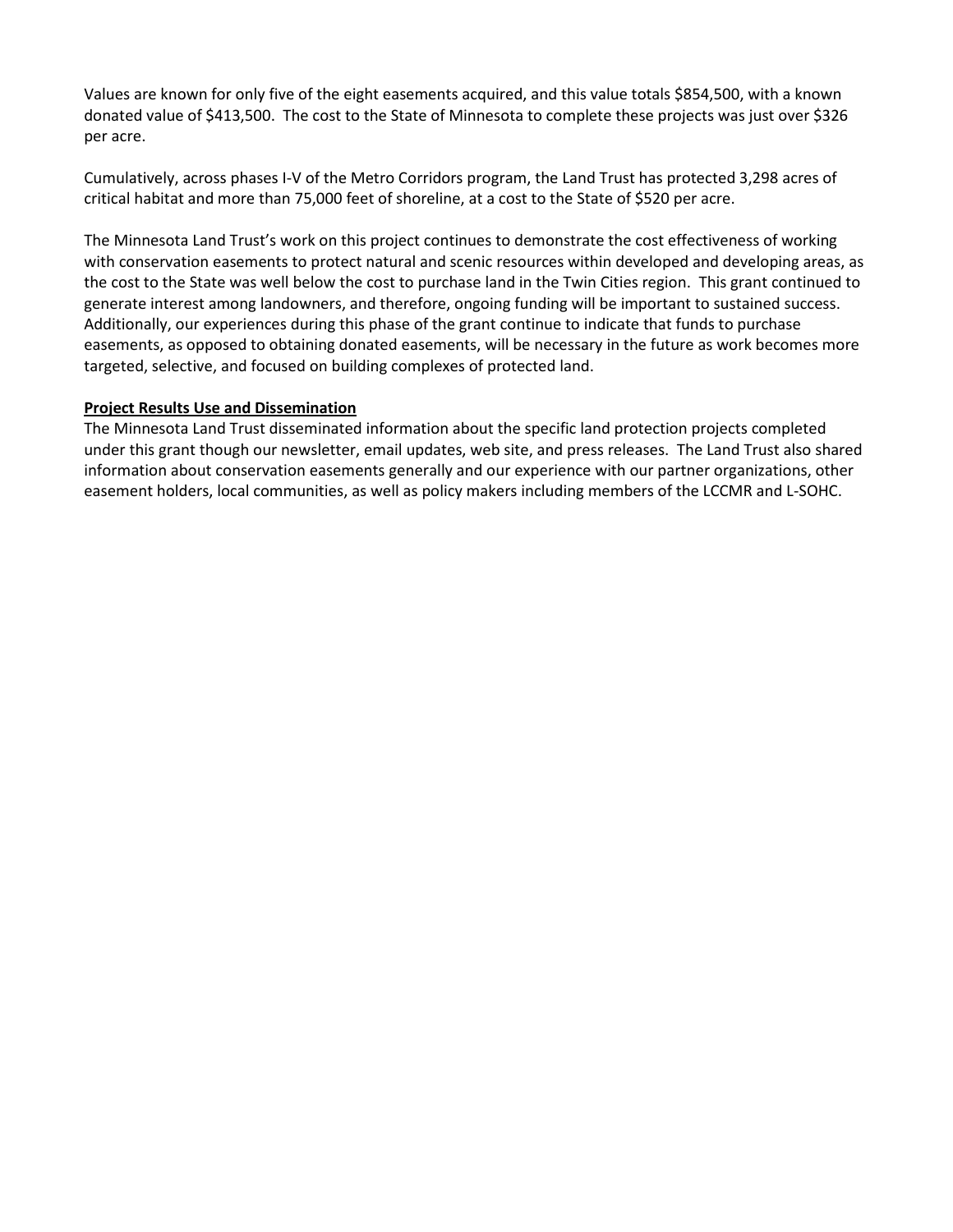# **Environment and Natural Resources Trust Fund 2009 Final Report and Environment and Natural Resources Trust Fund 2010 Work Program Status Report**

**Date of Report:** August 1, 2011 **ENRTF 2009 Final Report ENRTF 2010 Status Report**

**Date of Next 2010 Status Report:** February 1, 2012

| Date of Work program<br>Approval:<br><b>Project Completion Date:</b>                                                                                                                                     |                                                                                                                                                                                                                                | M.L. 2009 M.L. 2010<br>June 16, 2009 June 9, 2010 | June, 30 2011 June 30, 2012                                                                                                                                                         |
|----------------------------------------------------------------------------------------------------------------------------------------------------------------------------------------------------------|--------------------------------------------------------------------------------------------------------------------------------------------------------------------------------------------------------------------------------|---------------------------------------------------|-------------------------------------------------------------------------------------------------------------------------------------------------------------------------------------|
| I. PROJECT TITLE:                                                                                                                                                                                        | Metro Conservation Corridors - Phase V<br>Easements [M.L. 2009]<br>Easements [M.L. 2010]                                                                                                                                       |                                                   | <b>Protect Significant Habitat by Acquiring Conservation</b><br>Metro Conservation Corridors - Phase V Supplemental<br><b>Protect Significant Habitat by Acquiring Conservation</b> |
| <b>Project Manager:</b><br><b>Affiliation:</b><br><b>Mailing Address:</b><br>City / State / Zip:<br><b>Telephone Number:</b><br><b>E-mail Address:</b><br><b>FAX Number:</b><br><b>Web Page address:</b> | Sarah Strommen, Conservation Director, Central Region<br><b>Minnesota Land Trust</b><br>2356 University Avenue West, Suite 240<br>St. Paul, MN 55114<br>651-647-9590<br>sstrommen@mnland.org<br>651-647-9769<br>www.mnland.org |                                                   |                                                                                                                                                                                     |

**Location:**Within mapped corridors (see map included with overall work program) in the counties of Anoka, Carver, Chisago, Dakota, Goodhue, Hennepin, Isanti, LeSueur, Nicollet, Ramsey, Rice, Scott, Sherburne, Sibley, Washington and Wright.

| <b>Total Trust Fund Project</b>  | M.L. 2009 | M.L. 2010 | <b>Total</b> |
|----------------------------------|-----------|-----------|--------------|
| <b>Budget:</b>                   |           |           |              |
| <b>Trust Fund Appropriation:</b> | \$250,000 | \$485,000 | \$735,000    |
| <b>Minus Amount Spent:</b>       | \$250,000 | \$293,900 | \$543,900    |
| <b>Equal Balance:</b>            | \$0       | \$191,100 | \$191,100    |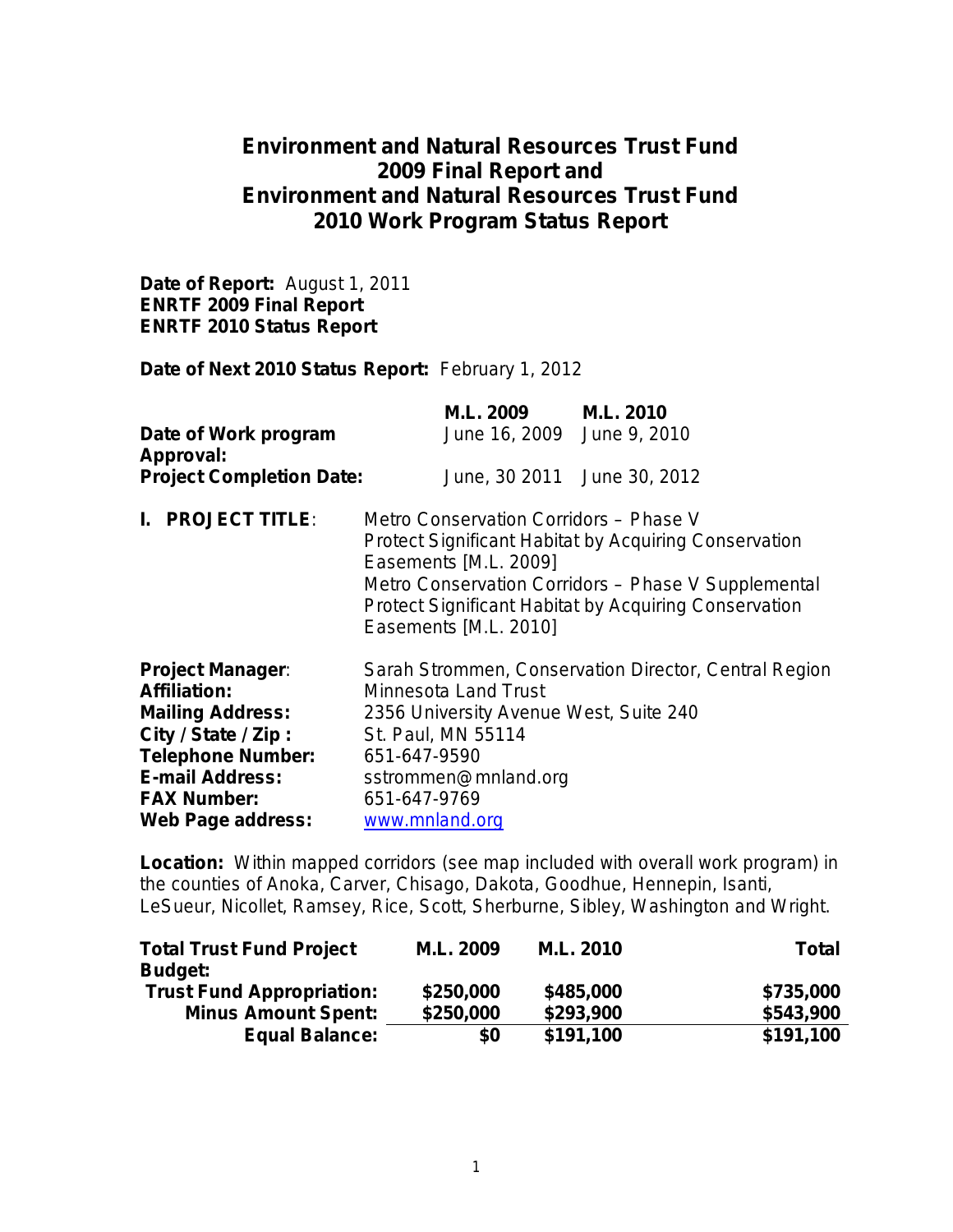## **Legal Citation:** M.L. 2009, Chapter 143, Section 2, Subdivision 4(f)

## **Appropriation Language:**

\$3,375,000 is from the trust fund to the commissioner of natural resources for the fifth appropriation for acceleration of agency programs and cooperative agreements. Of this appropriation, \$2,185,000 is for Department of Natural Resources agency programs and \$1,190,000 is for agreements as follows: \$380,000 with the Trust for Public Land; \$90,000 with Friends of the Mississippi River; \$155,000 with Great River Greening; \$250,000 with Minnesota Land Trust; \$225,000 with Minnesota Valley National Wildlife Refuge Trust, Inc.; and \$90,000 with Friends of the Minnesota Valley for the purposes of planning, restoring, and protecting important natural areas in the metropolitan area, as defined under Minnesota Statutes, section 473.121, subdivision 2, and portions of the surrounding counties, through grants, contracted services, technical assistance, conservation easements, and fee title acquisition. Land acquired with this appropriation must be sufficiently improved to meet at least minimum management standards as determined by the commissioner of natural resources. Expenditures are limited to the project corridor areas as defined in the work program. This appropriation may not be used for the purchase of residential structures, unless expressly approved in the work program. All conservation easements must be perpetual and have a natural resource management plan. Any land acquired in fee title by the commissioner of natural resources with money from this appropriation must be designated as an outdoor recreation unit under Minnesota Statutes, section 86A.07. The commissioner may similarly designate any lands acquired in less than fee title. A list of proposed restorations and fee title and easement acquisitions must be provided as part of the required work program. All funding for conservation easements must include a long-term stewardship plan and funding for monitoring and enforcing the agreement. To the maximum extent practical, consistent with contractual easement or fee acquisition obligations, the recipients shall utilize staff resources to identify future projects and shall maximize the implementation of biodiverse, quality restoration projects in the project proposal into the first half of the 2010 fiscal year.

## **Legal Citation:** M.L. 2010, Chapter 362, Section 2, Subdivision 4(g) **Appropriation Language:**

\$1,750,000 is added to Laws 2009, chapter 143, section 2, subdivision 4, paragraph (f), from the trust fund to the commissioner of natural resources for acceleration of agency programs and cooperative agreements. Of this appropriation, \$1,750,000 is for agreements as follows: \$890,000 with the Trust for Public Land; \$485,000 with Minnesota Land Trust; \$325,000 with Minnesota Valley National Wildlife Refuge Trust, Inc.; and \$50,000 with Friends of the Minnesota Valley for planning, restoring, and protecting important natural areas in the metropolitan area, as defined under Minnesota Statutes, section 473.121, subdivision 2, and portions of the surrounding counties, through grants, contracted services, technical assistance, conservation easements, and fee title acquisition. Land acquired with this appropriation must be sufficiently improved to meet at least minimum management standards as determined by the commissioner of natural resources. Expenditures are limited to the identified project corridor areas as defined in the work program. This appropriation may not be used for the purchase of residential structures, unless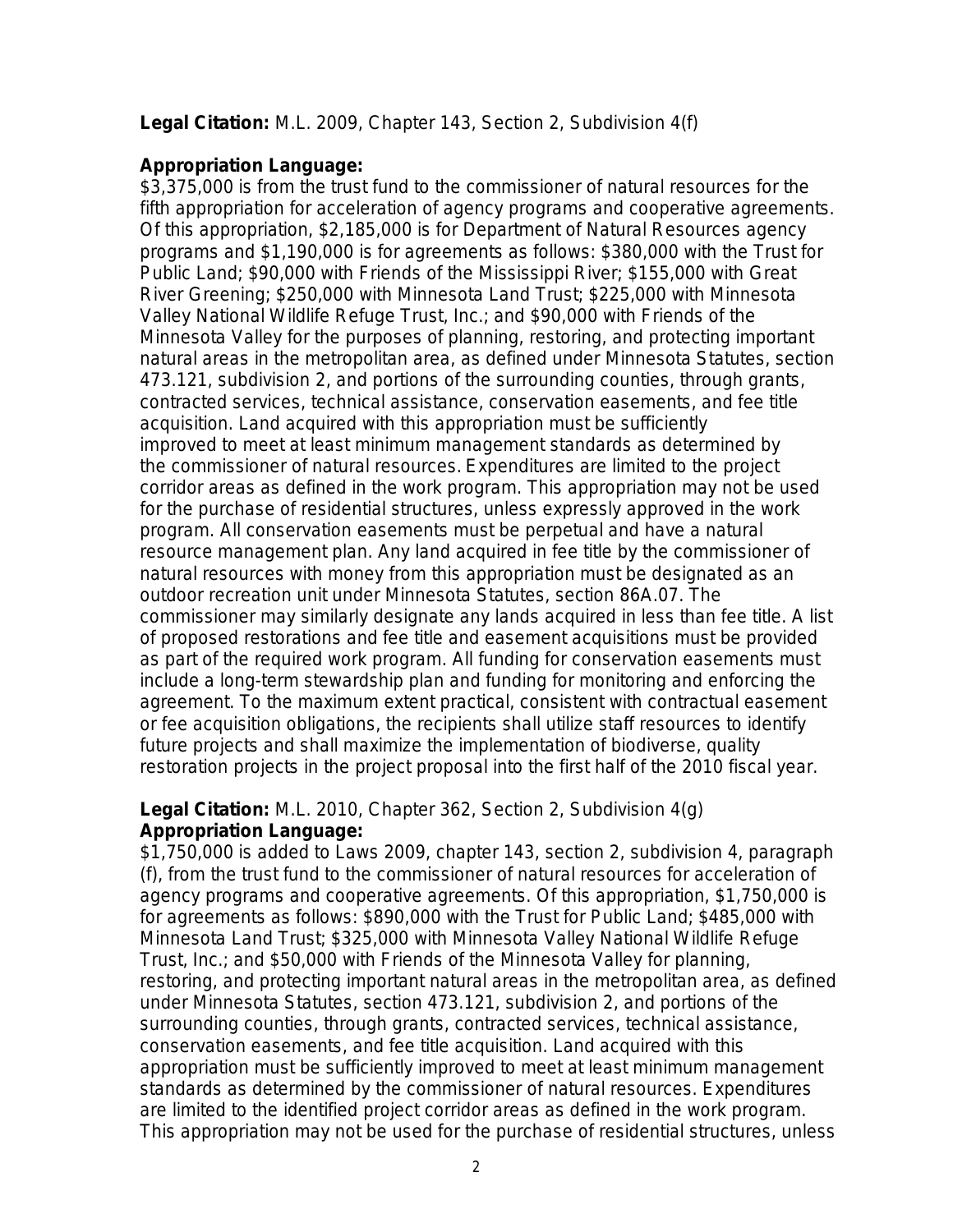expressly approved in the work program. All conservation easements must be perpetual and have a natural resource management plan. Any land acquired in fee title by the commissioner of natural resources with money from this appropriation must be designated as an outdoor recreation unit under Minnesota Statutes, section 86A.07. The commissioner may similarly designate any lands acquired in less than fee title. A list of proposed restorations and fee title and easement acquisitions must be provided as part of the required work program. All funding for conservation easements must include a long-term stewardship plan and funding for monitoring and enforcing the agreement.

# **II. PROJECT SUMMARY AND RESULTS**:

# M.L. 2009 Final Project Summary:

During the fifth phase of the Metro Corridors project, the Minnesota Land Trust continued to work with landowners throughout the greater metropolitan area to permanently protect lands that are key components of Minnesota's remaining natural areas in the region. Eight perpetual conservation easements were completed that collectively protect 765 acres of land and more than 13,000 feet of shoreline. Three easements were purchased, and the remaining five easements were donated. While two of the purchased easements used both 2009 and 2010 ENRTF funding, we are reporting the accomplishments as part of our 2009 report. We will not report these acres in future 2010 reports to avoid double-counting. All eight projects represent unique opportunities to protect high quality natural habitat, riparian areas, and to build upon prior land protection work by the Land Trust at several priority sites. The specific project sites of the conservation easements include:

- 45 acres, including 1,095 feet of shoreline, along Deer Lake in Anoka County (purchased using both ML 2009 and ML 2010 ENRTF appropriations);
- 148 acres, including 2,527 feet of shoreline, along Elk River in Sherburne County (donated);
- 44 acres, including 3,065 feet of shoreline, on Kingswood Pond in Hennepin County (purchased using both ML 2009 and ML 2010 ENRTF appropriations);
- 157 acres near Hardwood Creek in Washington County (donated);
- 5 acres in Scandia in Washington County (donated);
- 126 acres near the headwaters of Valley Creek in Washington County (donated);
- 39 acres adjacent to Wild River State Park in Chisago County (purchased using ML 2009 ENRTF appropriation only);
- 201 acres near Baypoint Park in Goodhue County (donated).

Additionally, the Land Trust prepared baseline property reports for each easement, detailing the condition of the property for future monitoring and enforcement. To fund this required perpetual obligation, the Land Trust dedicated ENRTF and other funds to its segregated Stewardship and Enforcement Fund for all completed projects. We estimated the anticipated annual expenses of each project and the investment needed to generate annual income sufficient to cover these expenses in perpetuity – all in accordance with our internal policies and procedures as approved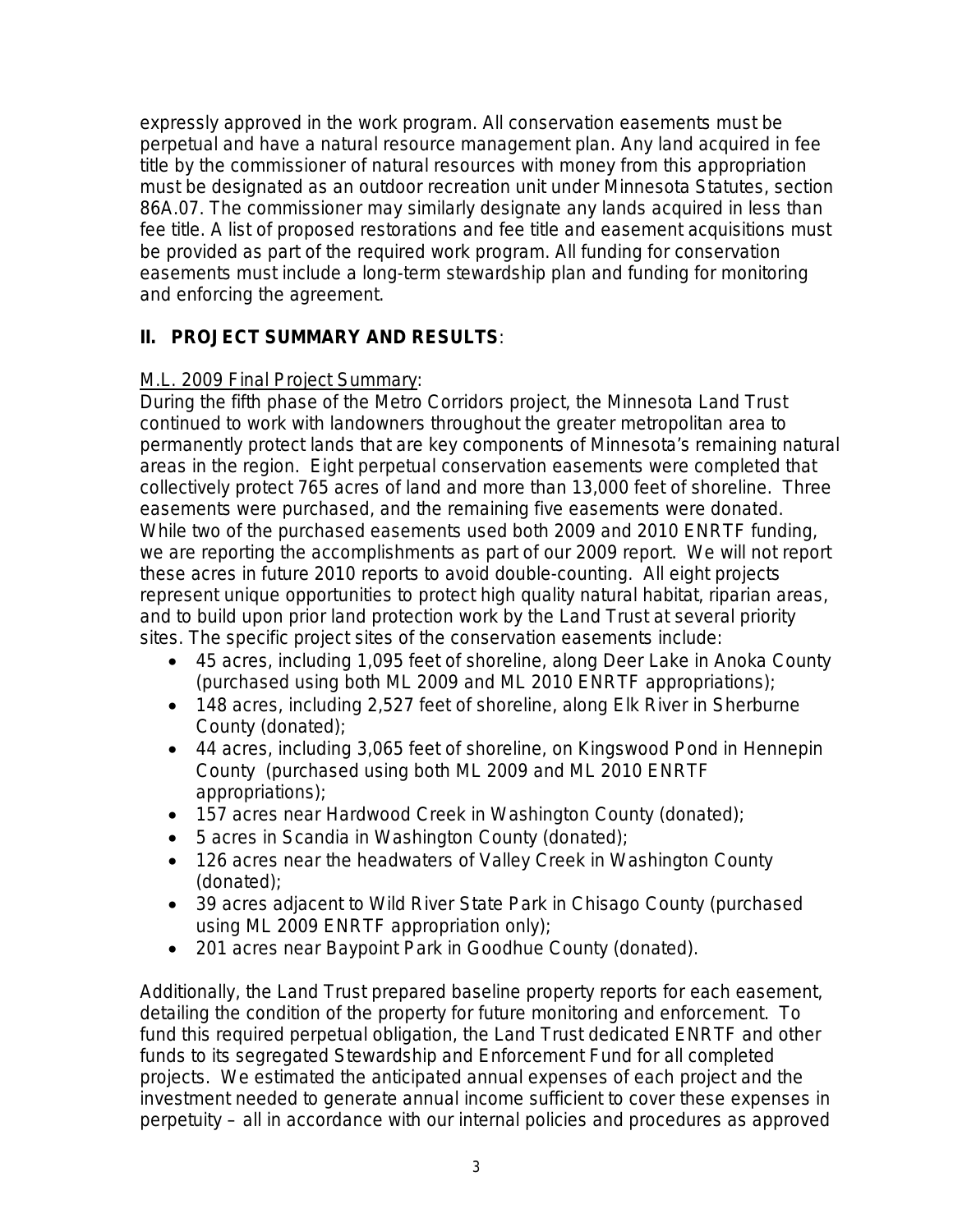by LCCMR. We will report to LCCMR annually on the status of the Stewardship and Enforcement Fund and the easements acquired with funds from this grant.

Values are known for only five of the eight easements acquired, and this value totals \$854,500, with a known donated value of \$413,500. The cost to the State of Minnesota to complete these projects was just over \$326 per acre.

Cumulatively, across phases I-V of the Metro Corridors program, the Land Trust has protected 3,298 acres of critical habitat and more than 75,000 feet of shoreline, at a cost to the State of \$520 per acre.

The Minnesota Land Trust's work on this project continues to demonstrate the cost effectiveness of working with conservation easements to protect natural and scenic resources within developed and developing areas, as the cost to the State was well below the cost to purchase land in the Twin Cities region. This grant continued to generate interest among landowners, and therefore, ongoing funding will be important to sustained success. Additionally, our experiences during this phase of the grant continue to indicate that funds to purchase easements, as opposed to obtaining donated easements, will be necessary in the future as work becomes more targeted, selective, and focused on building complexes of protected land.

## M.L. 2010:

The Minnesota Land Trust proposes to use its 2010 allocation of \$485,000 as a supplement to the 2009 phase of this grant to complete 1-2 urgent projects that require capital funding. The Minnesota Land Trust will protect up to 40-80 acres of high-quality forest and wetland habitats by securing permanent conservation easements and dedicating funds for the perpetual monitoring, management, and enforcement of those easements. One of the easements is anticipated to be co-held with the Anoka Conservation District.

## **III. PROGRESS SUMMARY AS OF AUGUST 1, 2011:**

M.L. 2010 **2010 Goal: 40-80 acres Number of Easements Completed: (2 projects included in 2009 results) Total Acres of Easements Completed: (89 acres included in 2009 results) Total Acres of Potential Easements: To be determined**

To date we have completed two projects (Deer Lake and Camp Kingswood) that used both 2009 and 2010 funds. To avoid double counting, acreage will only be counted as part of ENRTF 2009 accomplishments. Full details of these two projects can be found in our 2009 final report.

At this point in time, we anticipate that we will complete one additional project to close out our 2010 grant. An updated project list that includes only 2010 projects (2009 projects deleted) is attached. As the list indicates, we had originally intended to complete the Valley Creek project, but we are no longer considering this project.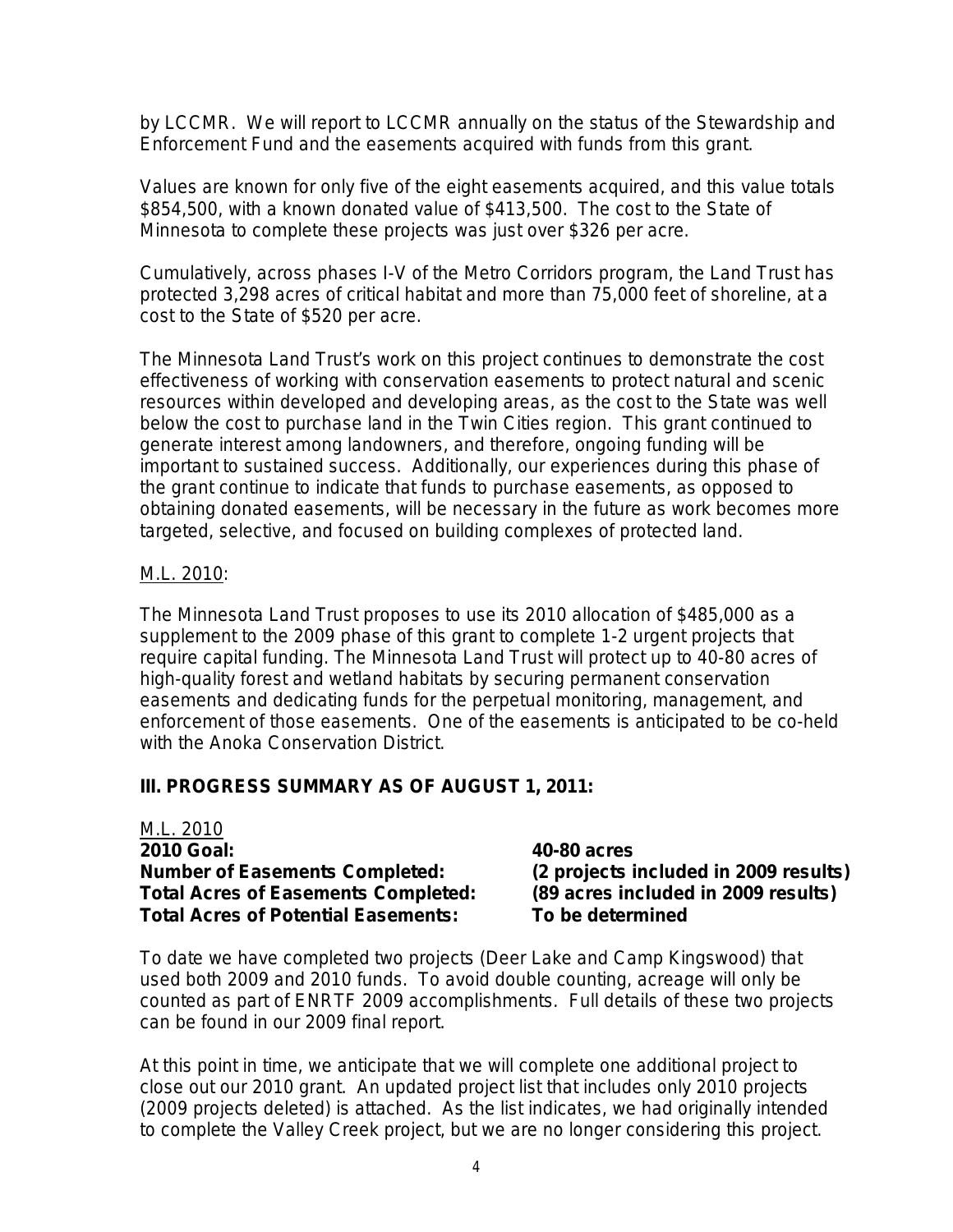Therefore, once we determine which new project will be completed as part of the 2010 grant, we will seek approval for a revised list and provide additional information for that project through a work program status report.

# **IV. OUTLINE OF PROJECT RESULTS***:*

## **Result 1:** Protect Significant Habitat by Acquiring Conservation Easements

**Description:** For the 2009 phase of the Metro Conservation Corridors, the Minnesota Land Trust will protect critical habitat the mapped corridors by identifying and contacting interested landowners, negotiating and completing 4-6 permanent conservation easements on up to 150 acres of land, and dedicating funds for the perpetual monitoring, management and enforcement of the easements.

The Land Trust will work in any of the mapped corridors and currently has numerous projects pending. Current potential projects are identified on the attached list and map. We will continually evaluate these projects and pursue those that protect the highest quality habitat, maximize public benefit, and would be most appropriate to complete each of the two phases of the grant. While some of these projects may not be completed at all, new projects will be added as landowners are identified.

The 2010 grant is supplemental to the 2009 grant. With this supplemental funding, the Land Trust will complete 1-2 urgent projects that require capital funding. The Minnesota Land Trust will protect up to 40-80 acres of high-quality forest and wetland habitats by securing permanent conservation easements and dedicating funds for the perpetual monitoring, management, and enforcement of those easements.

## **Summary Budget Information for Result 1:**

|                           | M.L. 2009 | M.L. 2010 | <b>Total</b> |
|---------------------------|-----------|-----------|--------------|
| <b>Trust Fund Budget:</b> | \$250,000 | \$485,000 | \$735,000    |
| <b>Amount Spent:</b>      | \$250,000 | \$293,900 | \$543,900    |
| <b>Balance:</b>           | \$0       | \$191,100 | \$191,100    |

| <b>Deliverable</b>                                                                                                                                                                                            | <b>Completion Date</b> | <b>Budget</b>                                                                                                                                          |
|---------------------------------------------------------------------------------------------------------------------------------------------------------------------------------------------------------------|------------------------|--------------------------------------------------------------------------------------------------------------------------------------------------------|
| 1. M.L. 2009: Protect up to 150 acres by:<br>a. identifying and contacting landowners<br>completing 4-6 conservation<br>b.<br>easements<br>c. dedicating funds to ensure long-term<br>easement sustainability | Complete               | \$250,000<br>a. included in<br>personnel<br>b. included in CE<br>acquisition costs,<br>travel, and<br>personnel<br>$c.$ \$80,000<br>All as outlined in |
|                                                                                                                                                                                                               |                        | Attachment A.                                                                                                                                          |
| 2. M.L. 2010: Protect up to 40-80 acres                                                                                                                                                                       | June 30, 2012          | \$485,000                                                                                                                                              |
| by:                                                                                                                                                                                                           |                        | a. included in CE                                                                                                                                      |
| completing 1-2 conservation<br>a.                                                                                                                                                                             |                        | acquisition costs,                                                                                                                                     |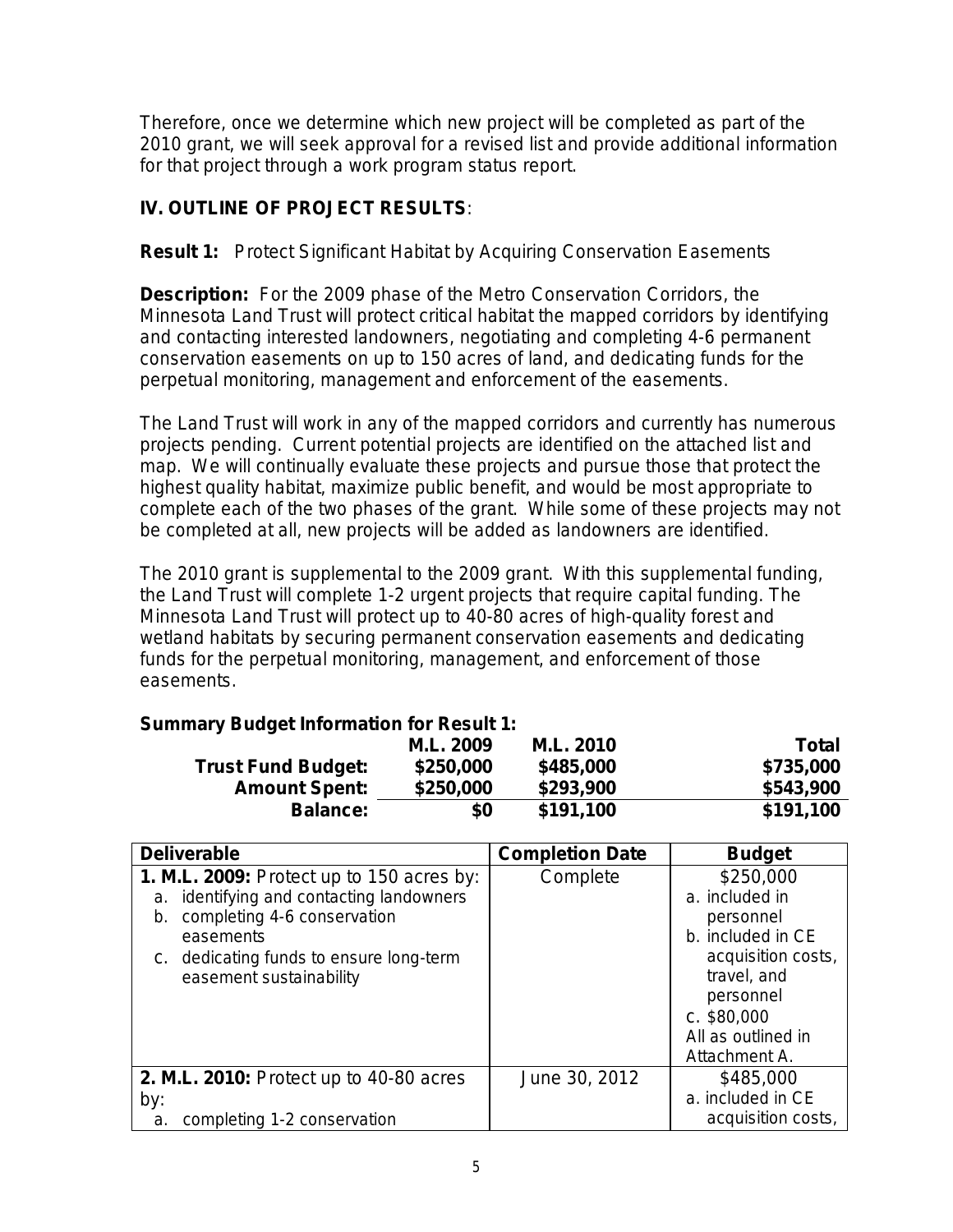|    | easements                            | and personnel      |
|----|--------------------------------------|--------------------|
| b. | dedicating funds to ensure long-term | estimated at<br>b. |
|    | easement sustainability              | \$10,000           |
|    |                                      | All as outlined in |
|    |                                      | Attachment A.      |
|    |                                      |                    |

**Completion Date:** M.L. 2009: June 30, 2011; M.L. 2010: June 30, 2012

# **M.L. 2009 Final Report Summary:**

Under this phase of the Metro Corridors program, the Land Trust met project goals and exceeded acreage goals by completing 8 conservation easements, which collectively protect 765 acres of land and more than 33,000 feet of shoreline. While two of the projects used both 2009 and 2010 ENRTF funding, we are reporting the accomplishments as part of our 2009 report. In our reports on the 2010 appropriation, we will discuss the projects but will not include these acres in order to avoid double counting.

Of the eight projects, two are located in the Northwest Area, one in the Central Area, four in the East Area, and one in the Southeast Area. All eight projects are located within Land Trust priority sites and build upon prior protection work completed under previous phases of this grant or other Land Trust initiatives. Specifically, these parcels met the following project selection criteria:

- 1. Habitat: quality and quantity of existing habitat on site; protects riparian areas and buffers water resources
- 2. Context: proximity and relationship to other protected lands
- 3. Opportunity: cost-benefit ratio: which landowners will participate now
- 4. Other Benefits: meeting multiple objectives, including visual and physical access, forestry goals, water quality, etc.

Our average parcel size for projects completed under this phase of the grant was approximately 96 acres. This is significantly higher than our typical average parcel size of 50 acres for Metro area projects and a further demonstration of the unique conservation opportunity represented by the properties protected by the Land Trust under this phase of the grant.

Because of the large number of potential conservation projects involved in this grant and because many projects initiated or worked on under this grant are not actually completed in this phase of the project, the Land Trust does not allocate professional services expenses to specific conservation easement projects. Funding that is attributable to a specific project is described below and on the attached summary of purchased easements.

# *Descriptions and Results by Area:*

Easements completed: 2

Northwest Area: Wright, Sherburne, Isanti and Anoka Counties Acres protected: 193

6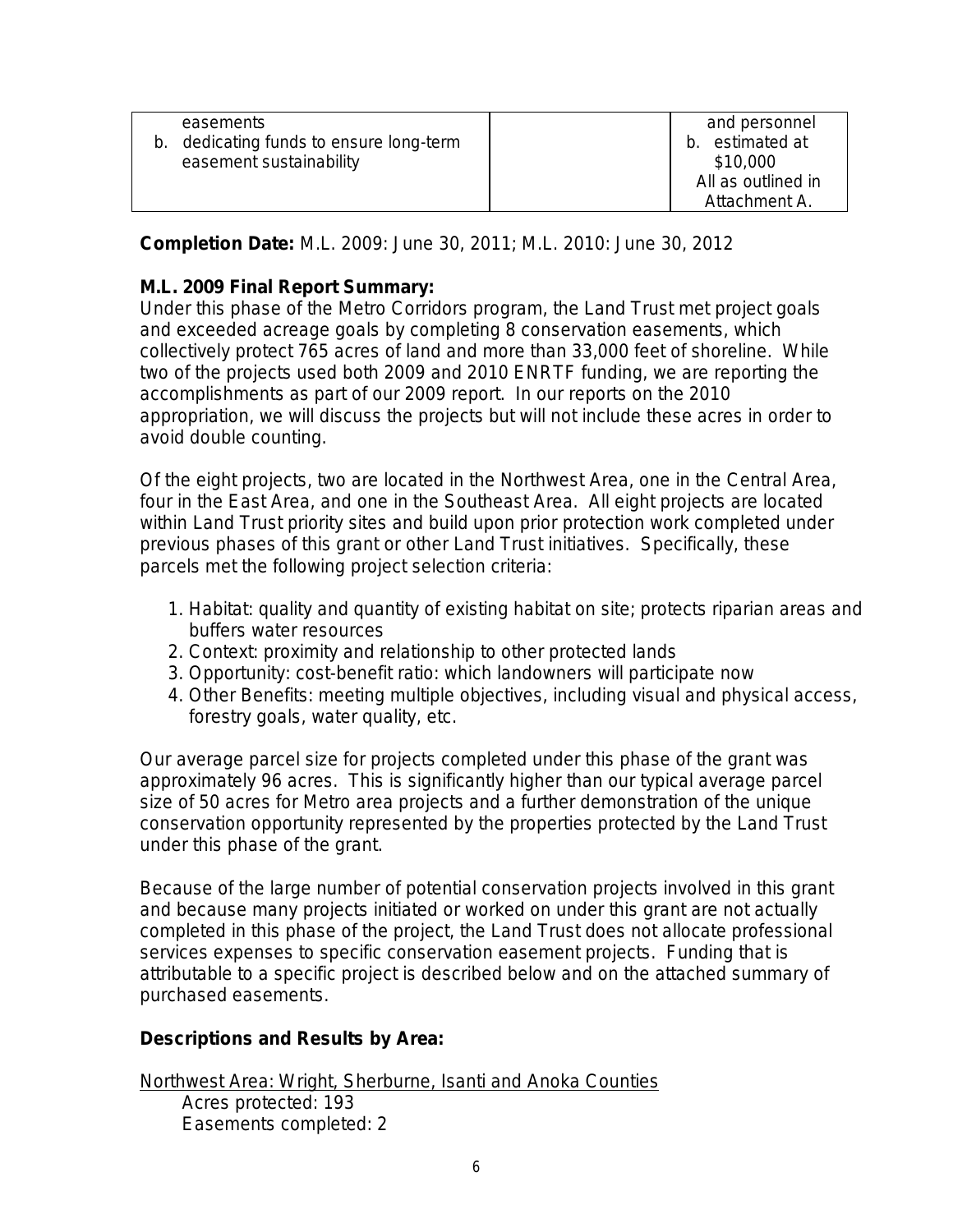### Project: Deer Lake, Anoka County

Description: This 45-acre property is located in East Bethel, adjacent to and containing portions of the Sandhill Crane Natural Area. The property includes oak forest, mixed hardwood swamp, and emergent marsh plant communities that have been mapped by the Minnesota County Biological Survey. Additionally, the property features 1,095 feet of undeveloped shoreline along Deer Lake.

The easement prohibits division of the property. Residential use is limited, and agricultural use is prohibited.

The Land Trust purchased this easement for the fair market value of \$163,000. To simplify grant accounting, we used funds from the 2010 supplemental grant to cover the entire purchase price (minus the option consideration of \$100). \$15,000 of 2009 ENRTF funds were used to cover stewardship on this project. 2009 ENRTF funds also were used to cover personnel and project costs such as appraisal, title work and mapping. As stated above, the acreage for this project was counted under the 2009 ENRTF grant, and will not be counted under the accomplishments for the 2010 supplemental grant. Additional detail is provided in the attached Summary of Purchased Easements.

### Project: Elk River, Sherburne County

Description: This 148-acre property is a mix of high quality oak forest, restored prairie and a large wetland complex. The protected land also includes 2,527 feet of undeveloped shoreline along two ponds and provides habitat for a variety of wildlife including Blanding's turtle, sandhill crane, bald eagle, and a variety of neotropical migratory birds.

The easement prohibits division of the property. Residential use is limited, and agricultural use is prohibited.

\$15,000 of ENRTF funds were used to cover easement monitoring, management, and enforcement. The value of this donated easement is \$319,500.

### Central Area: Hennepin and Ramsey Counties

Acres protected: 44 Easements completed: 1

Project: Camp Kingswood, Hennepin County

Description: The property consists of 44 acres in western Hennepin County in the City of Minnetrista and lies within one of the County's highest priority natural resource corridors. The remnant maple-basswood forest and the eastern red cedar woodland on the property have both been identified as native plant communities by the Minnesota Land Cover Classification System. The property also features approximately 3,065 feet of shoreline along Kingswood Pond, which also is the site of a floating tamarack bog. The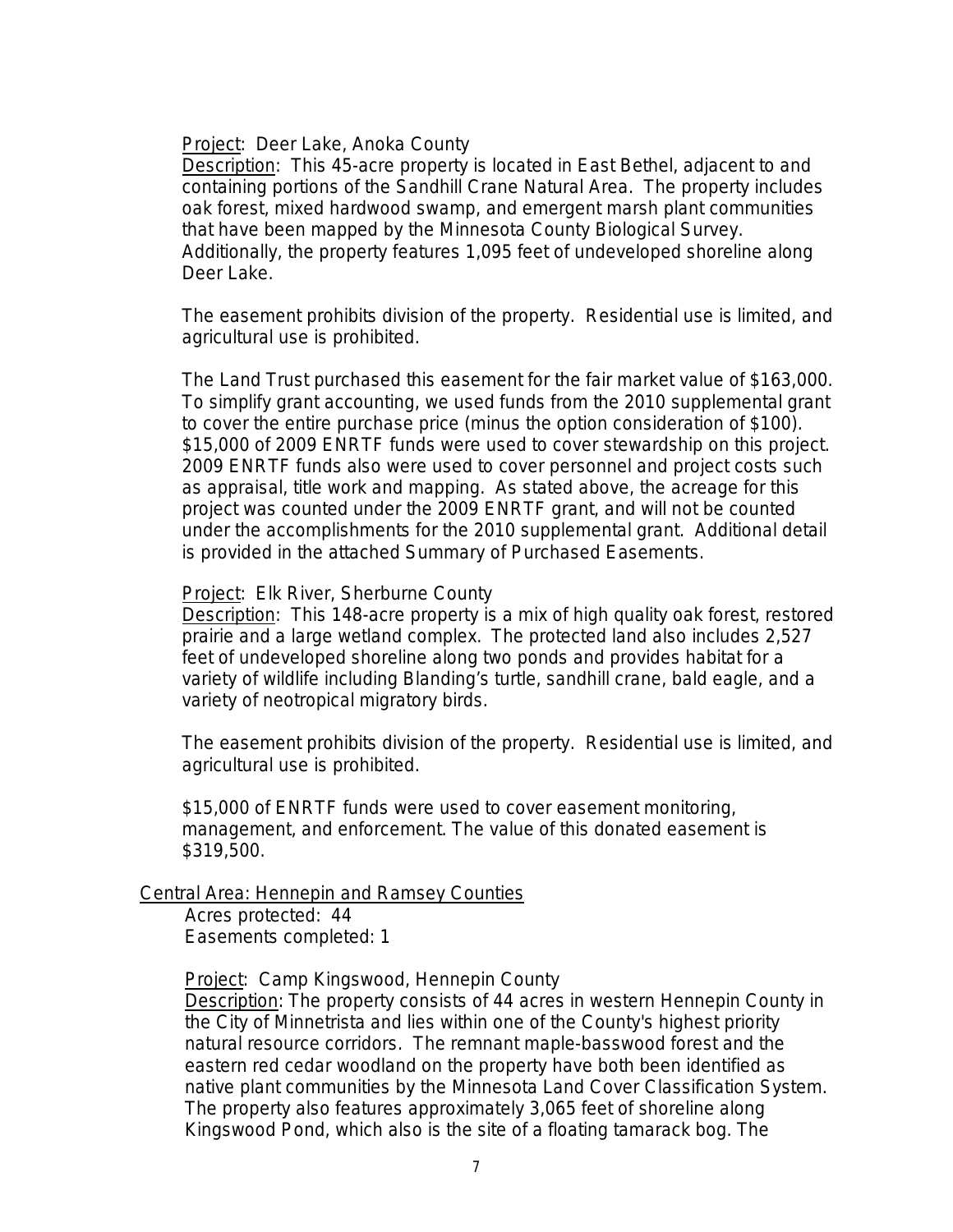property also lies adjacent to other Camp Kingswood property that is protected with a conservation easement held by the MN DNR (through the former Metro Greenways program). Protection of this property also complements Gale Woods Park and other private easements on Whale Tail Lake, which lie within the same priority corridor.

The easement prohibits division of the property and agricultural use. Limited camp facilities, including an alternative residential use, are allowed. This easement is co-held with Hennepin County.

The Land Trust purchased this easement for \$200,000, a price below the fairmarket value of \$225,000. Funds for the purchase price came from the Land Trust's 2009 and 2010 grants, as well as Hennepin County. Hennepin County also provided \$15,000 to cover easement stewardship on this project. As noted above, the acreage for this project was counted under the 2009 ENRTF grant, and will not be counted under the accomplishments for the 2010 supplemental grant. Additional detail is provided in the attached Summary of Purchased Easements.

## East Area: Chisago and Washington Counties

Acres protected: 327 Easements completed: 4

Project: Hardwood Creek, Washington County

Description: This 157-acre property is located in northern Washington County, adjacent to the Hardwood Creek Wildlife Management Area. This area contains one of the largest remaining complexes of high quality native plant communities in Washington County. The forest and wetland mosaic on the property includes four native plant communities identified by the Minnesota County Biological Survey: shrub swamp, hardwood swamp forest, maplebasswood forest, and minerotrophic tamarack swamp.

The easement prohibits division of the property and residential use. Agricultural use is limited to a small portion of the property.

This was a donated easement, and the Land Trust dedicated \$15,000 of ENRTF funds to cover easement stewardship. The value of this easement is unknown.

## **Project: Scandia, Washington County**

Description: This project involved adding 5 acres of land to an existing easement of 15 acres. The property has a rolling topography and lies at the start of the fall line to the St. Croix Valley. It contains restored prairie and wetlands, both of which are key habitats for a variety of species in conservation need.

The easement prohibits division of the entire 20-acre property and agricultural use. Residential use is limited.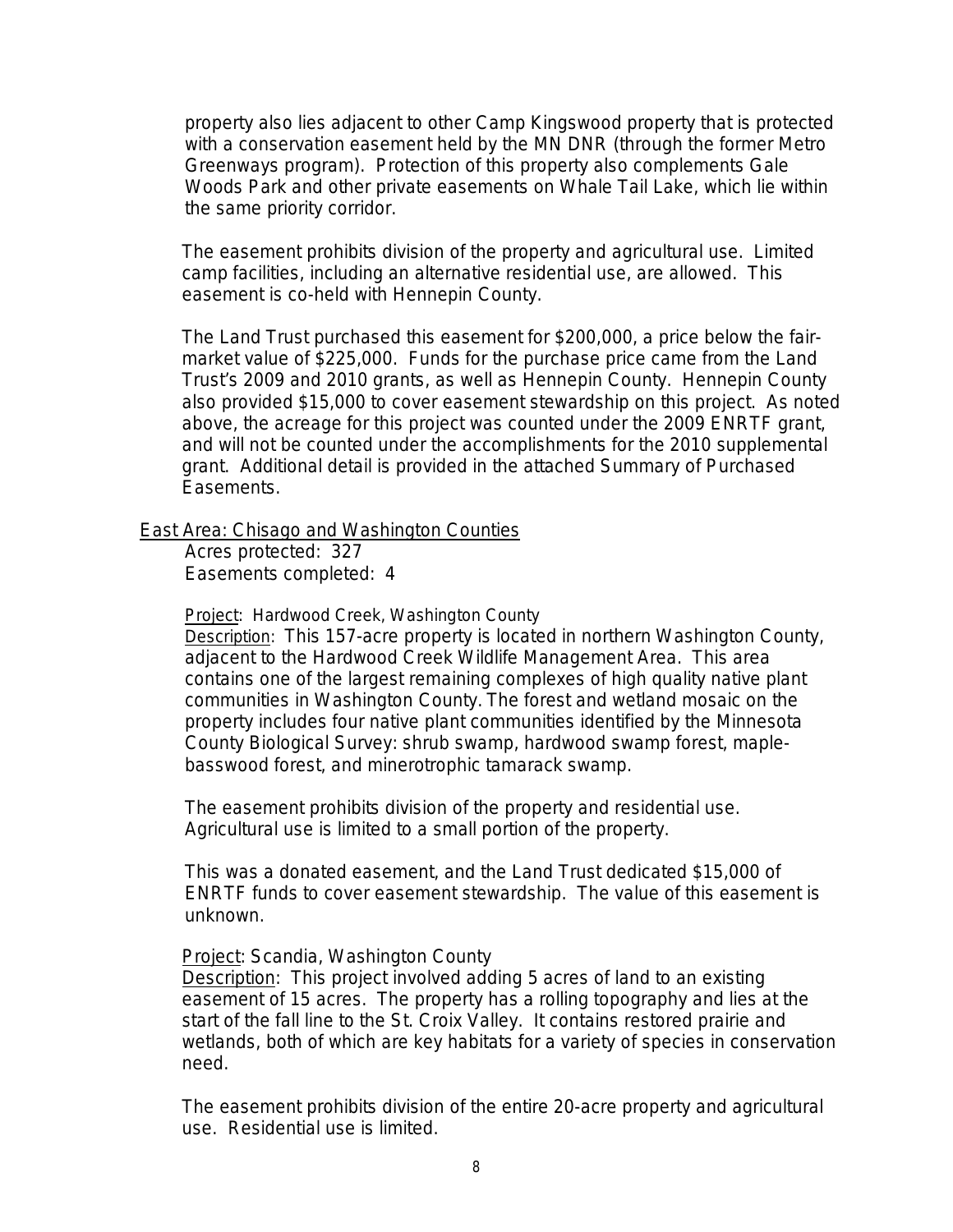\$10,000 of ENRTF funds were used to cover easement monitoring, management, and enforcement. The value of this donated easement is \$69,000.

### **Project: Valley Creek, Washington County**

Description:This 126-acre property lies at the headwaters of Valley Creek, an area where the Land Trust has focused conservation work in recent years. The property contains natural communities of shrub swamp and mesic oak forest that have been mapped by the Minnesota County Biological Survey and the property can provide habitat for such species in greatest conservation need as northern harriers, bobolinks, and peregrine falcons.

The easement prohibits division of the property and agricultural use. Residential use is limited. Recreational, education, and/or research structures are allowed but limited.

\$10,000 of ENRTF funds were used to cover easement monitoring, management, and enforcement. The value of this donated easement is unknown.

Project: Wild River State Park, Chisago County Description:This 39-acre property lies adjacent to Wild River State Park and three other Land Trust conservation easements. It features oak forest and white pine-hardwood forest that have been mapped by the MCBS.

The easement prohibits division of the property, residential use, and agricultural use.

The Land Trust purchased this easement for the fair-market value of \$78,000 using funds from the Doris Duke Charitable Foundation/Conservation Fund. \$15,000 of 2009 ENRTF funds were used to cover easement monitoring and enforcement. Additional detail is provided in the attached Summary of Purchased Easements.

## Southeast Area: Dakota and Goodhue Counties

Acres protected: 201 Easements completed: 1

Project: Baypoint Park, Goodhue County

Description: The 201-acre property features land along the Mississippi River within the City of Red Wing. The scenic property protects 8,893 feet of Mississippi River shoreline and 5,597 feet along both sides of Hay Creek, a state designated trout stream. Two city parks are located in the property and provide extensive recreational and educational opportunities and public access to the Mississippi River. Natural communities in the property include lowland floodplain forests, a mixed emergent marsh, wet meadow, ponds and several grassland areas. Important habitat types in the property are used by both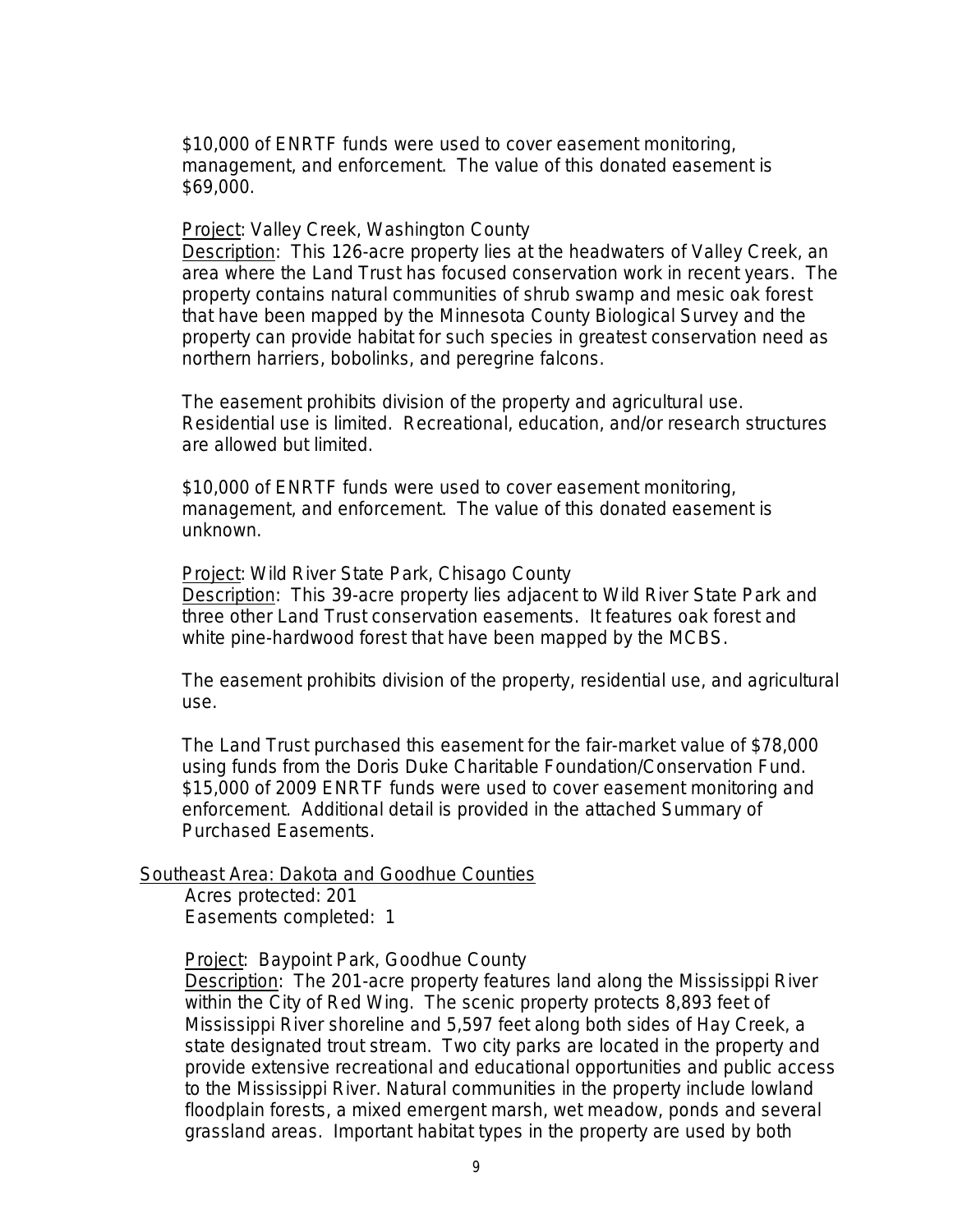migratory and resident wildlife including several species in greatest conservation need. The land is part of a greater Audubon Important Bird Area and is located near several regionally significant protected lands along the Upper Mississippi River corridor.

The easement prohibits agricultural and residential use on the property. Commercial use is limited.

2009 ENRTF funds were used to cover personnel and project costs such as appraisal, title work and mapping. \$22,000 was provided by The Saint Paul Foundation to cover easement monitoring, management, and enforcement. The value of this donated easement is unknown.

## **Result Status as of August 1, 2011:**

M.L. 2010: As stated above we completed two projects that partially used 2010 funds, but we have reported these accomplishments as part of our 2009 final report. Because we are no longer considering the Valley Creek project, we need to determine which new project will complete our deliverables under this phase of the grant. We will provide additional details once that project has been selected.

## **Result Status as of June 13, 2011:**

M.L. 2010: As noted in the 2009 update, the Land Trust intends to use 2010 funds for a portion of the Camp Kingswood acquisition. Details related to this project and transaction are described in the 2009 update.

# **Result Status as of February 1, 2011:**

M.L. 2010: The Deer Lake project, protecting 45 acres in Anoka County and described in detail in the 2009 update, was completed using 2010 funds for the purchase price of this conservation easement. Additionally, we anticipate completing two additional projects that will require 2010 funds.

## *Amendment Request*

The Land Trust also intends to complete 4-5 additional projects to complete both the 2009 and 2010 grants. Three of these projects will involve donated easements, which will be completed using 2009 funds. One of these three projects will require ENRTF stewardship funding. Two projects will involve purchases, which will require the use of 2009 and 2010 funds. Again, one of these purchased easements will require ENRTF stewardship funding. Therefore, we are requesting the following budget amendment:

In order to complete the remaining 5 potential projects, the Land Trust is requesting the following budget amendment:

1. 2009 Budget: Move \$20,000 from "Easement Acquisition" to "Easement Stewardship" - As noted above, this adjustment is needed because we are completing more projects than originally anticipated and will allow us to fulfill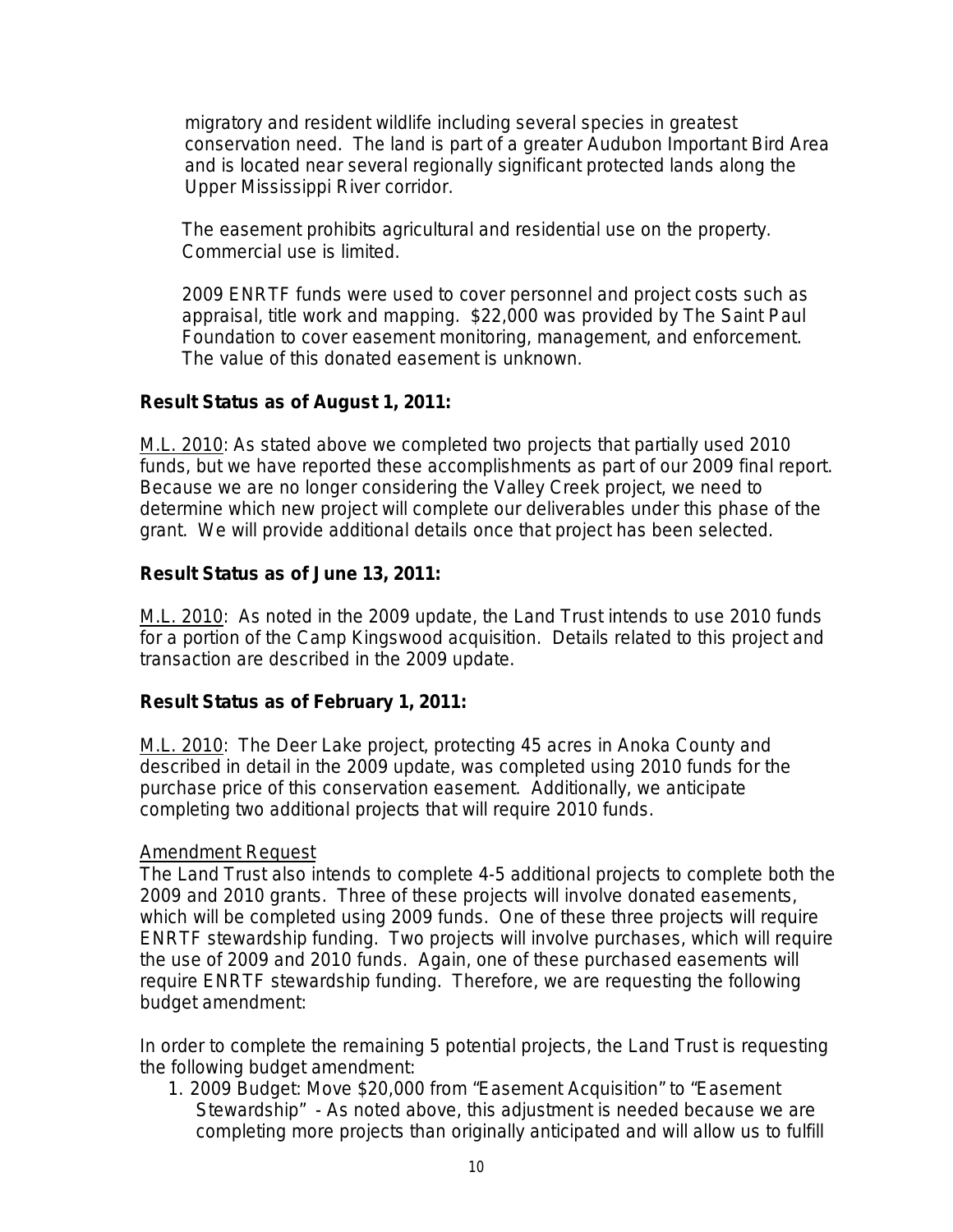stewardship funding needs for projects completed at the end of 2010 and for one additional easement yet to be completed.

- 2. 2010 Budget: Move \$20,000 from "Easement Stewardship" to "Easement Acquisition." This adjustment will keep the combined total 2009 and 2010 stewardship budget as originally proposed and approved. The additional stewardship funds are not needed in 2010 because we used 2009 funds for the Deer Lake project. This was done pursuant to the approval we received on July 8, 2010 to run the two grants concurrently, which required that we spend 2009 dollars first in categories other than acquisition.
- 3. 2010 Budget: Move \$5,000 from "Personnel" to "Easement Acquisition." Because we continue to use the 2009 personnel budget, it is anticipated that we will not require all of the 2010 dollars originally planned for personnel expenses.

Amendment approved on February 14, 2011.

# **Result Status as of August 1, 2010:**

M. L. 2010: The Land Trust just recently received approval to work on this grant concurrently with the 2009 grant and signed contracts with the Minnesota DNR. We anticipate closing our first project, Deer Lake (described above), during the month of August.

# **Request to Work on Grants Concurrently:**

One of the projects (Deer Lake) on which the Land Trust is currently working is scheduled to close as early as July or August 2010 and requires capital funds as the Land Trust will be purchasing the easement from the landowner. This is a highpriority project on a natural environment lake in Anoka County. In order to complete this project, the Land Trust would need to use the Phase 5 Supplemental (2010) funds for the acquisition capital. Therefore, we are requesting approval to be able to work on both grants concurrently. Request approved on: July 8, 2010.

# **Result Status as of February 1, 2010:**

M.L. 2010: This phase is pending action from the Minnesota Legislature.

# **Result Status as of February 1, 2012:**

# **M.L. 2010 Final Report Summary:**

# **V. TOTAL TRUST FUND PROJECT BUDGET:**

# M.L. 2009

**MLT and Contract Personnel:** \$88,413: \$58,043 to cover a portion of the salaries and related benefits of staff working on projects funded under this grant approximately .75 FTE conservation program staff and .25 legal and other support staff. \$30,370 for land protection project professional services, including negotiating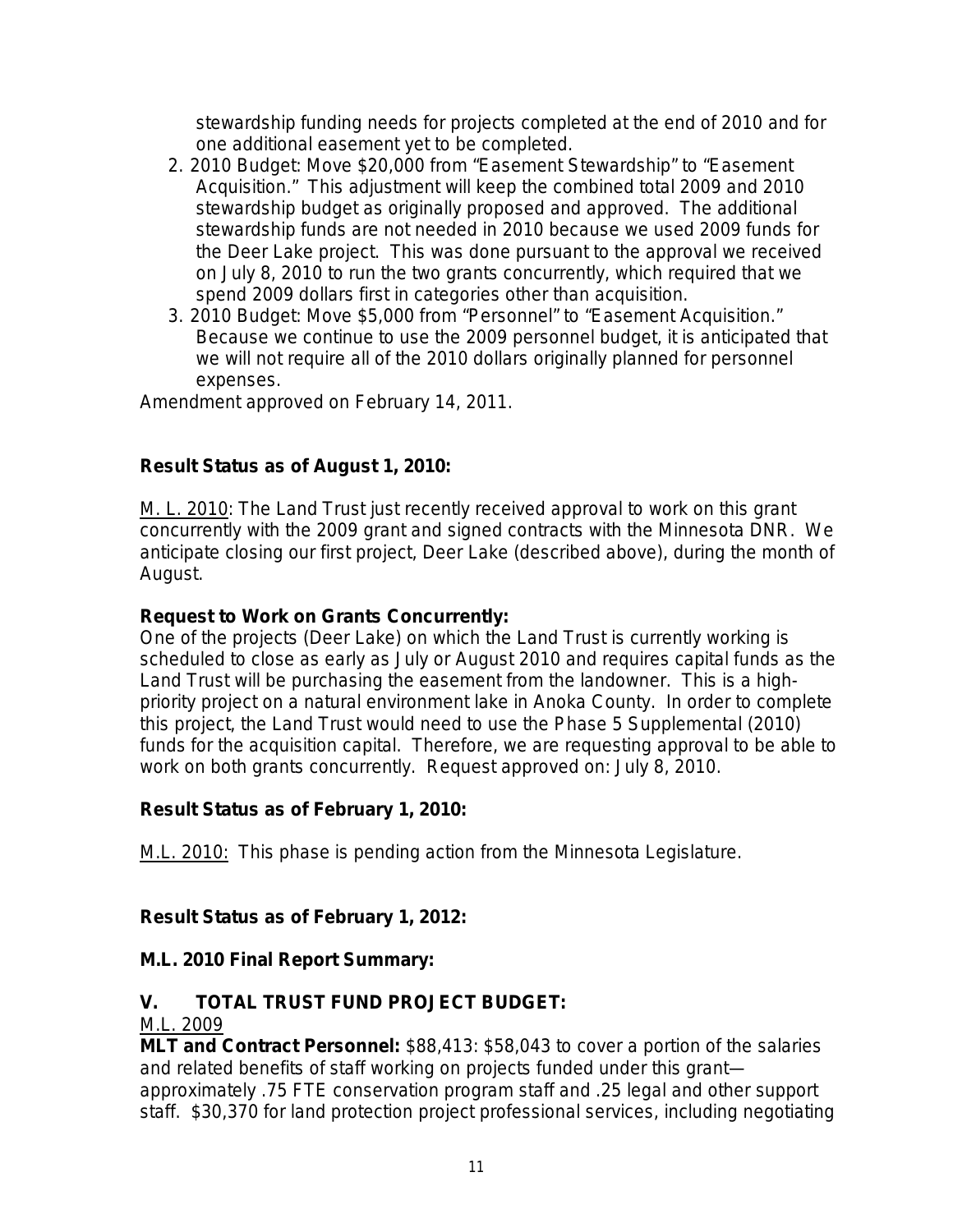and drafting conservation easements and/or completing easement baseline documentation and legal review services. We anticipate contracting with Lee Markell, Melinda Beck, or other individuals familiar with conservation easements. All contractors will comply with the Land Trust's Conflicts of Interest policy.

**Acquisition, including easements:** \$80,062 to acquire 8 conservation easements protecting 765 acres of land to be held by the Minnesota Land Trust. A limited amount was used for the direct cost of acquiring easements where landowners were not be able to donate the full value of an easement. The remaining funds were used for related transaction costs such as for appraisals, surveys, title work, mapping, etc. NOTE: Exact amounts are not known at this time. Transaction costs are higher for purchases than donations and amounts were allocated as specific projects were identified for completion under this grant.

**Travel:** \$1,525 to cover mileage and related travel expenses in Minnesota. **Stewardship:** \$80,000 to be dedicated to the Stewardship and Enforcement Fund. Actual amounts committed for stewardship were determined based upon the number and nature of specific projects completed and the availability of other funds. Typical stewardship fund requests are approximately \$12,000-15,000 per project. **TOTAL 2009 TRUST FUND PROJECT BUDGET: \$ 250,000**

# M.L. 2010

**Personnel:** \$15,000 to cover a portion of the salaries and related benefits of staff working on projects funded under this grant

## **Acquisition, including easements:** \$460,000

**Stewardship:** \$10,000 to be dedicated to the Stewardship and Enforcement Fund. Actual amounts committed for stewardship will depend upon the number and nature of specific projects completed and the availability of other funds. Currently, typical stewardship fund requests are approximately \$12,000-15,000 per project.

# **TOTAL 2010 TRUST FUND PROJECT BUDGET: \$485,000**

# **Explanation of Capital Expenditures Greater Than \$3,500:** N/A

# **VI. OTHER FUNDS & PARTNERS:**

**A. Project Partners:** Project partners for 2009 and 2010 include Metro Conservation Corridors partners (please see overall MeCC work program for list of project partners) and private landowners, local governments, regional, state and federal agencies, nonprofit organizations and citizen groups.

**B. Other Funds Spent/Proposed to be Spent during the Project Period:** By working to acquire primarily donated conservation easements, or easements through bargain purchases, the Minnesota Land Trust was able to protect lands at a fraction of what it would cost to purchase comparable lands in fee. The known donated value of easements completed in the 2009 grant phase is \$413,500, but values are known for only five of the eight easements completed. Additional funds were spent by the Minnesota Land Trust to cover costs associated with the project not covered by the grant.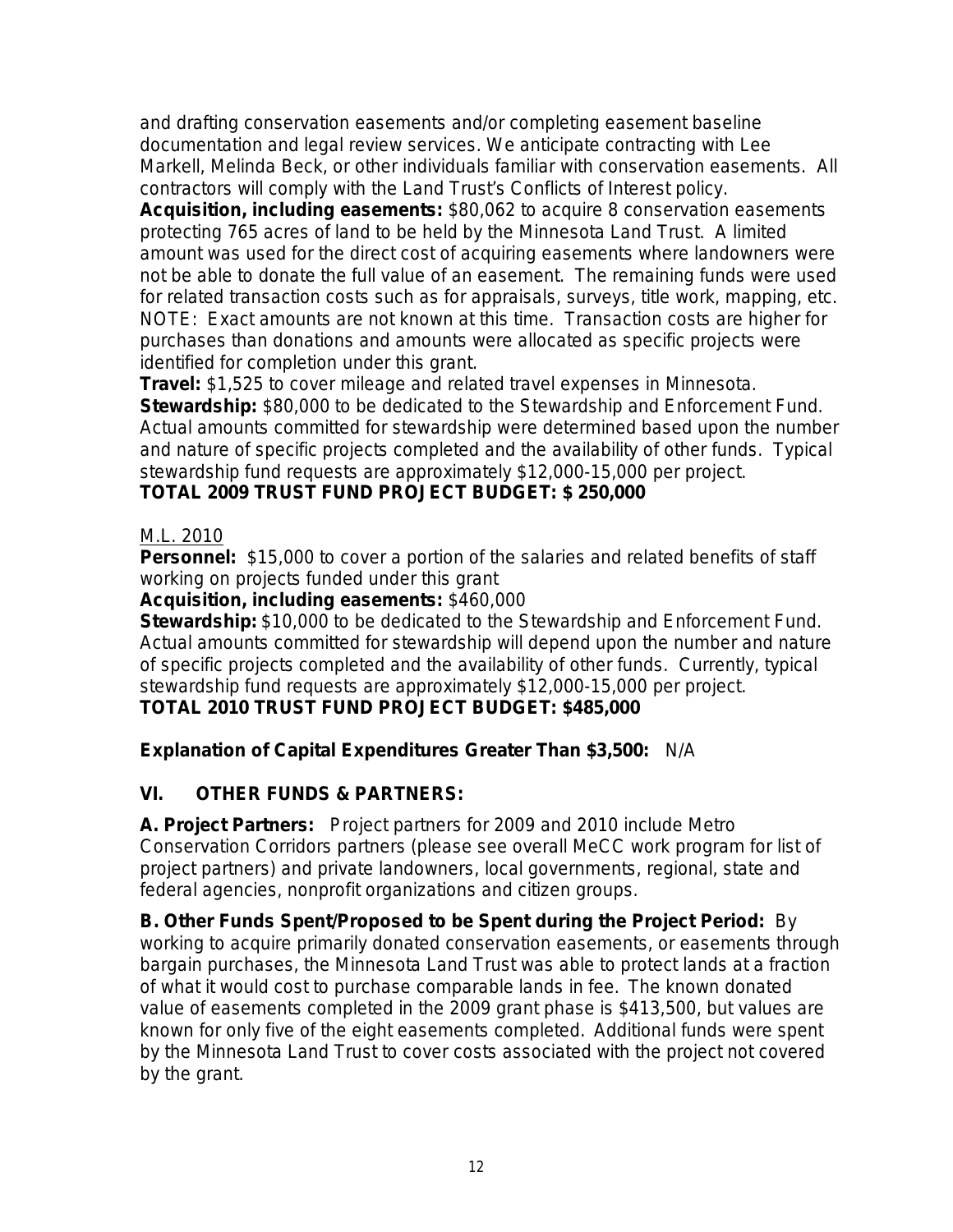The value of easements is difficult to predict, but we expect a similar level of leverage for 2010.

**C. Past Spending:** The Minnesota Land Trust has received the following from past Metro Corridors grants: \$ 230,000 in 2003; \$ 230,000 in 2005; \$134,000 in 2007; \$225,000 in 2008; \$250,000 in 2009; and \$485,000 in 2010. Of the total funds appropriated through these grants, \$1,064,300 has been spent to date.

**D. Time:** For the 2009 phase, work was initiated in December 2009 and was completed in June 2011. For the 2010 phase, work was initiated in July 2010 and will be completed not later than June 30, 2012. The 2009 and 2010 phases are a continuation of the Minnesota Land Trust's exisiting Metro Conservation Corridors Partnership project. Components were designed to be overlapping so that activities could continue seamlessly. For example, we may initiate work with a landowner in one phase of the grant, but the project may not be completed until the next phase.

**E. Project Impact and Long-Term Strategy:** This project is part of the Land Trust's long-term, strategic conservation agenda. The conservation agenda sets out the specific conservation focus of the Minnesota Land Trust. This focus includes natural habitats for wildlife, fish and plants, lakeshores, rivers and streams, and scenic landscapes accessible or visible to the public. The conservation agenda also identifies a suite of critical landscapes throughout Minnesota that embody the natural and cultural features that make Minnesota unique. The Metropolitan Conservation Corridors is one of the Land Trust's identified critical landscapes – one that addresses the unique conservation challenges that exist in a largely developed area.

**VII. DISSEMINATION**:For 2009 projects, the Land Trust completed press releases for Camp Kingwood, Deer Lake, Hardwood Creek, and Wild River State Park. The Deer Lake project was publicized in the Star Tribune and two other projects, Bay Point Park and Camp Kingswood, were publicized in local papers. The Land Trust will continue to disseminate results for 2009 and 2010 projects in our publications and on our web page. We will work to publicize completed projects in the media, targeting communities in which projects are located. Additionally, we will participate when possible in broader efforts of the Metro Conservation Corridors Partnership. These efforts may include emails to people on the Embrace Open Space (EOS) database, through the EOS quarterly meetings and jointly held county meetings, and on the partnership website.

# **VIII. REPORTING REQUIREMENTS:**

For the 2009 appropriation, periodic work program progress reports were submitted February  $1<sup>st</sup>$  and August  $1<sup>st</sup>$  of each year, starting February 2010. This is the final work program report.

For the 2010 appropriation, periodic work program progress reports will continue to be submitted February  $1<sup>st</sup>$  and August  $1<sup>st</sup>$  of each year. A final work program report and associated products will be submitted not later than August 1, 2012.

# **IX. RESEARCH PROJECTS:** N/A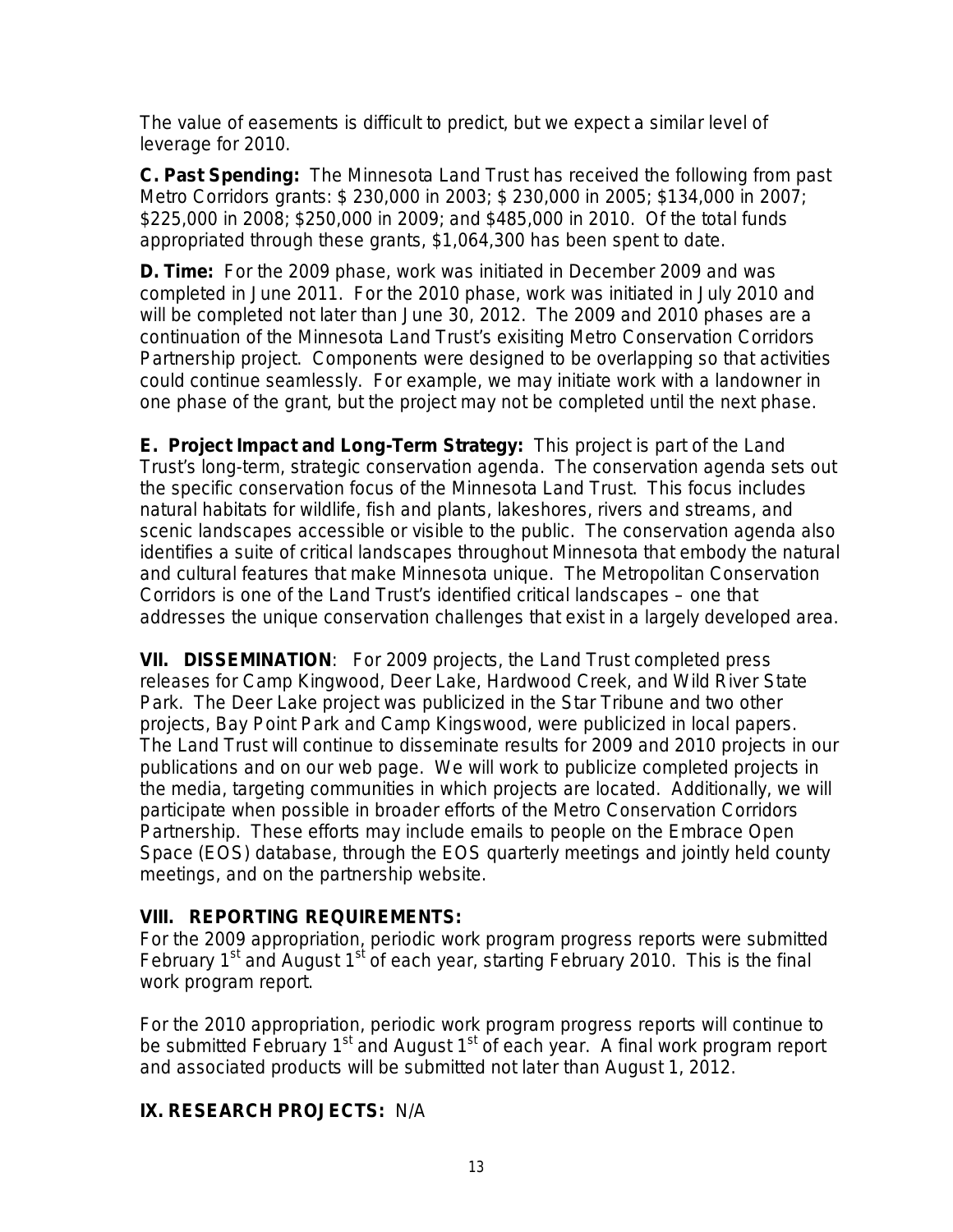### **Attachment A: Budget Detail for 2010 Projects**

**Project Title:** *Metro Conservation Corridors - Phase V: Minnesota Land Trust*

**Project Manager Name:** *Sarah Strommen*

**Trust Fund Appropriation: \$** *485,000*

|                                                                                   | <b>Result 1 Budget:</b>      | <b>Amount Spent</b><br>as l | <b>Balance</b>  |
|-----------------------------------------------------------------------------------|------------------------------|-----------------------------|-----------------|
| 2010 Trust Fund Budget                                                            | Amended/Approved             | of 6/30/2011                | as of 6/30/2011 |
|                                                                                   | February 2011                |                             |                 |
|                                                                                   | <b>Aquiring Conservation</b> |                             |                 |
|                                                                                   | Easements                    |                             |                 |
| <b>BUDGET ITEM</b>                                                                |                              |                             |                 |
| <b>IMLT and Contract Personnel:</b>                                               | 15,000                       |                             | 15,000          |
| Wages and benefits: Staff expenses including salaries, benefits (FICA, FUTA.      |                              |                             |                 |
| SUI, worker's comp health insurance, 401 (k), etc.) and related costs for         |                              |                             |                 |
| conservation directors or other land protection staff, staff attorney and other   |                              |                             |                 |
| support staff.                                                                    |                              |                             |                 |
| Land protection project professional services, including negotiating and drafting |                              |                             |                 |
| conservation easements and/or completing easement baseline documentation          |                              |                             |                 |
| and legal review services                                                         |                              |                             |                 |
| <b>Conservation Easement Acquisition Costs (less than fee)</b>                    | 460,000                      | 293,900                     | 166,100         |
| Purchase price of conservation easement(s)                                        |                              |                             |                 |
| Title work, insurance, etc.                                                       |                              |                             |                 |
| Maps, GIS (including project mapping by Community GIS)                            |                              |                             |                 |
| <b>Film</b>                                                                       |                              |                             |                 |
| Other (including appraisals, survey, recording fees, etc.)                        |                              |                             |                 |
| <b>Easement Stewardship:</b> funds dedicated to perpetually monitoring, managing, | 10,000                       |                             | 10,000          |
| and enforcing acquired easements                                                  |                              |                             |                 |
| <b>COLUMN TOTAL</b>                                                               | \$485,000                    | \$293,900                   | \$191,100       |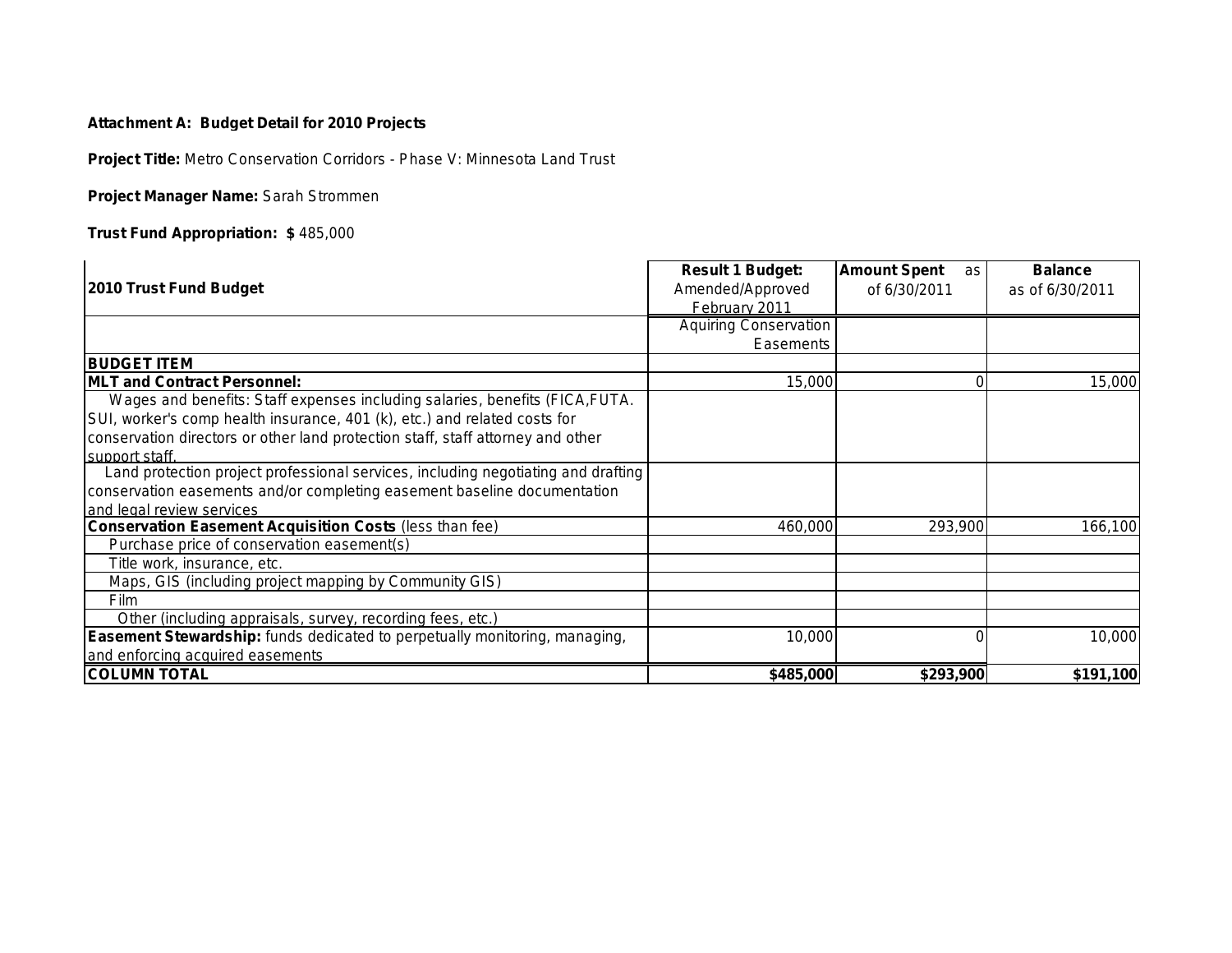#### **Minnesota Land Trust 2010 LCCMR Metro Corridors Phase 5 Supplemental Project List** August 1, 2011

The following is a list of projects the Minnesota Land Trust currently is considering. Other projects may be added to the list as new landowners are contacted. Some projects on the list will not be completed. Projects not completed under the 2010 phase may be moved to future phases.

#### **PROJECTS:**

#### **Northwest Area: Wright, Sherburne, Isanti and Anoka Counties**

| <b>Site/County</b>               | Approximate<br><b>Acres</b>              | Water<br><b>Body</b> | <b>STATUS</b> |
|----------------------------------|------------------------------------------|----------------------|---------------|
| <b>Deer Lake</b><br>Anoka County | 45                                       | Deer Lake            | Completed     |
| <b>TOTAL</b>                     | 45<br>(reported)<br>under 2009<br>grant) |                      |               |

#### **Central Area: Hennepin and Ramsey Counties**

| <b>Site/County</b>                       | Approximate<br>Acres                     | Water<br><b>Body</b> | <b>STATUS</b> |
|------------------------------------------|------------------------------------------|----------------------|---------------|
| <b>Camp Kingswood</b><br>Hennepin County | 41                                       | Pond                 | Completed     |
| <b>TOTAL</b>                             | 41<br>(reported)<br>under 2009<br>grant) |                      |               |

#### **East Area: Chisago and Washington Counties**

| Site/County                                     | Approximate<br><b>Acres</b> | Water<br><b>Body</b> | <b>STATUS</b>            |
|-------------------------------------------------|-----------------------------|----------------------|--------------------------|
| <b>Valley Creek</b><br><b>Washington County</b> |                             |                      | No longer<br>considering |
| <b>TOTAL</b>                                    |                             |                      |                          |

#### **Southwest Area: Carver, Scott, Sibley, LeSueur, Nicollet Counties**

| <b>Site/County</b> | Approximate<br>Acres | Water<br><b>Body</b> | <b>STATUS</b> |
|--------------------|----------------------|----------------------|---------------|
|                    |                      |                      |               |
| <b>TOTAL</b>       |                      |                      |               |

#### **Southeast Area: Dakota and Goodhue Counties**

| <b>Site/County</b> | Approximate<br>Acres | Water<br><b>Body</b> | <b>STATUS</b> |
|--------------------|----------------------|----------------------|---------------|
|                    |                      |                      |               |
| <b>TOTAL</b>       |                      |                      |               |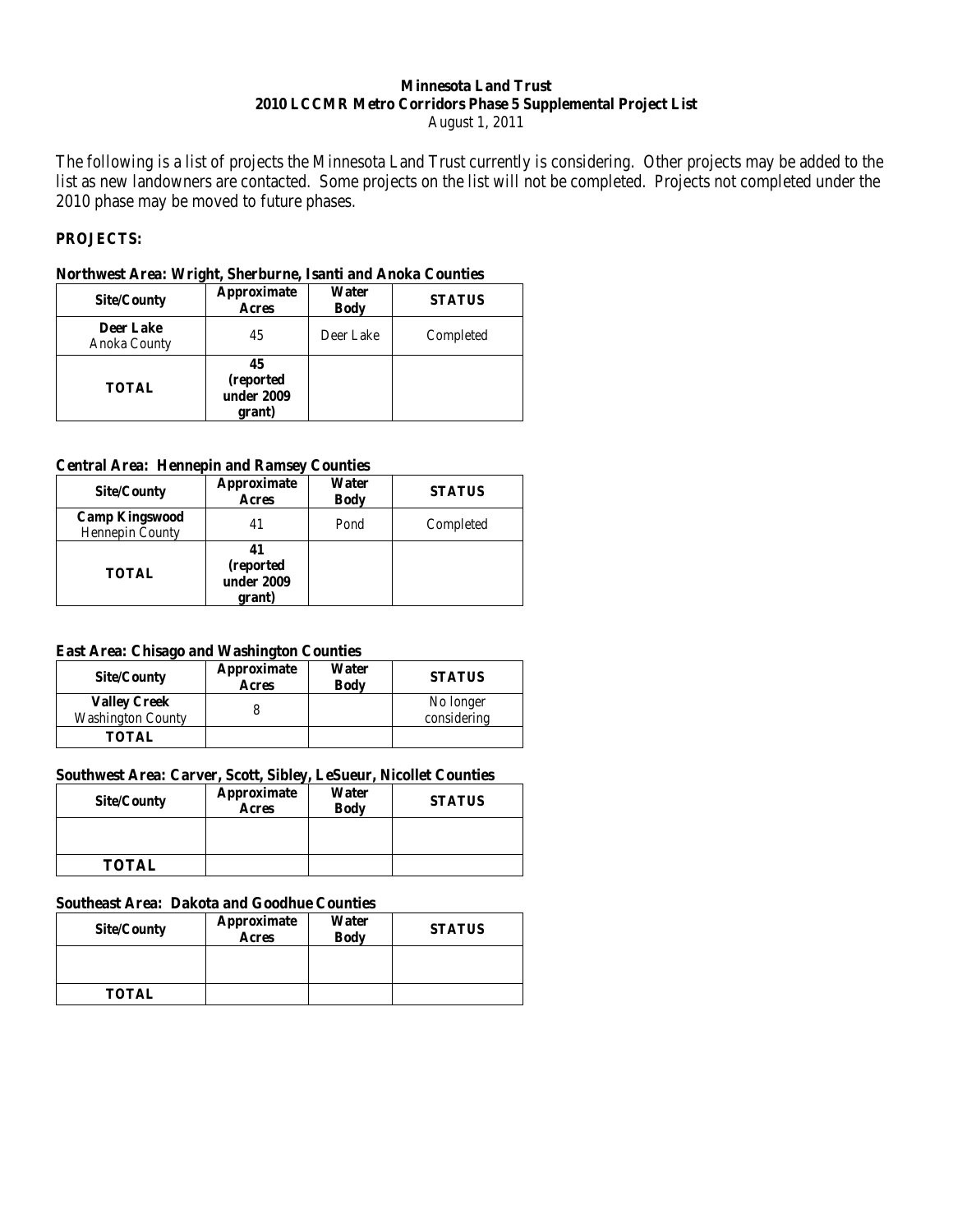Minnesota Land Trust: Metro Conservation Corridors – 2009 and 2010 (Phase 5 and Phase 5 Supplemental) Summary of Purchased Easements

| Project                                | <b>Acres</b> | <b>Funding Type</b>                                   | <b>Funds Use</b>                           | <b>Funding Amount</b> |
|----------------------------------------|--------------|-------------------------------------------------------|--------------------------------------------|-----------------------|
| Deer Lake                              | 45           | ENRTF - 2010 Land Trust<br>allocation                 | Purchase price of conservation<br>easement | \$163,000             |
| Anoka                                  |              |                                                       |                                            |                       |
| County                                 |              |                                                       |                                            |                       |
|                                        |              | ENRTF - 2009 Land Trust<br>allocation                 | Stewardship                                | \$15,000              |
|                                        |              |                                                       |                                            |                       |
| <b>Wild River</b><br><b>State Park</b> | 39           | The Conservation Fund/Doris<br><b>Duke Foundation</b> | Purchase price of conservation<br>easement | \$78,000              |
| Chisago<br>County                      |              |                                                       |                                            |                       |
|                                        |              | <b>ENRTF-2009 Land Trust</b><br>allocation            | Stewardship                                | \$15,000              |
|                                        |              |                                                       |                                            |                       |
| Camp<br>Kingswood                      | 44           | <b>ENRTF-2009 Land Trust</b><br>allocation            | Purchase price of conservation<br>easement | \$41,500              |
| Hennepin<br>County                     |              |                                                       |                                            |                       |
|                                        |              | <b>ENRTF-2010 Land Trust</b><br>allocation            | Purchase price of conservation<br>easement | \$131,000             |
|                                        |              | Hennepin County                                       | Purchase price of conservation<br>easement | \$27,500              |
|                                        |              | Hennepin County                                       | Stewardship                                | \$15,000              |
|                                        |              | Landowner donation                                    | Donated value of conservation<br>easement  | \$25,000              |

In addition to the expenses listed above, staff time and professional services expenses covering closing costs, title review, etc. were incurred and covered by the Land Trust's 2009 Metro Conservation Corridors allocation. The Land Trust does not allocate staff time or professional services expenses to specific conservation projects.